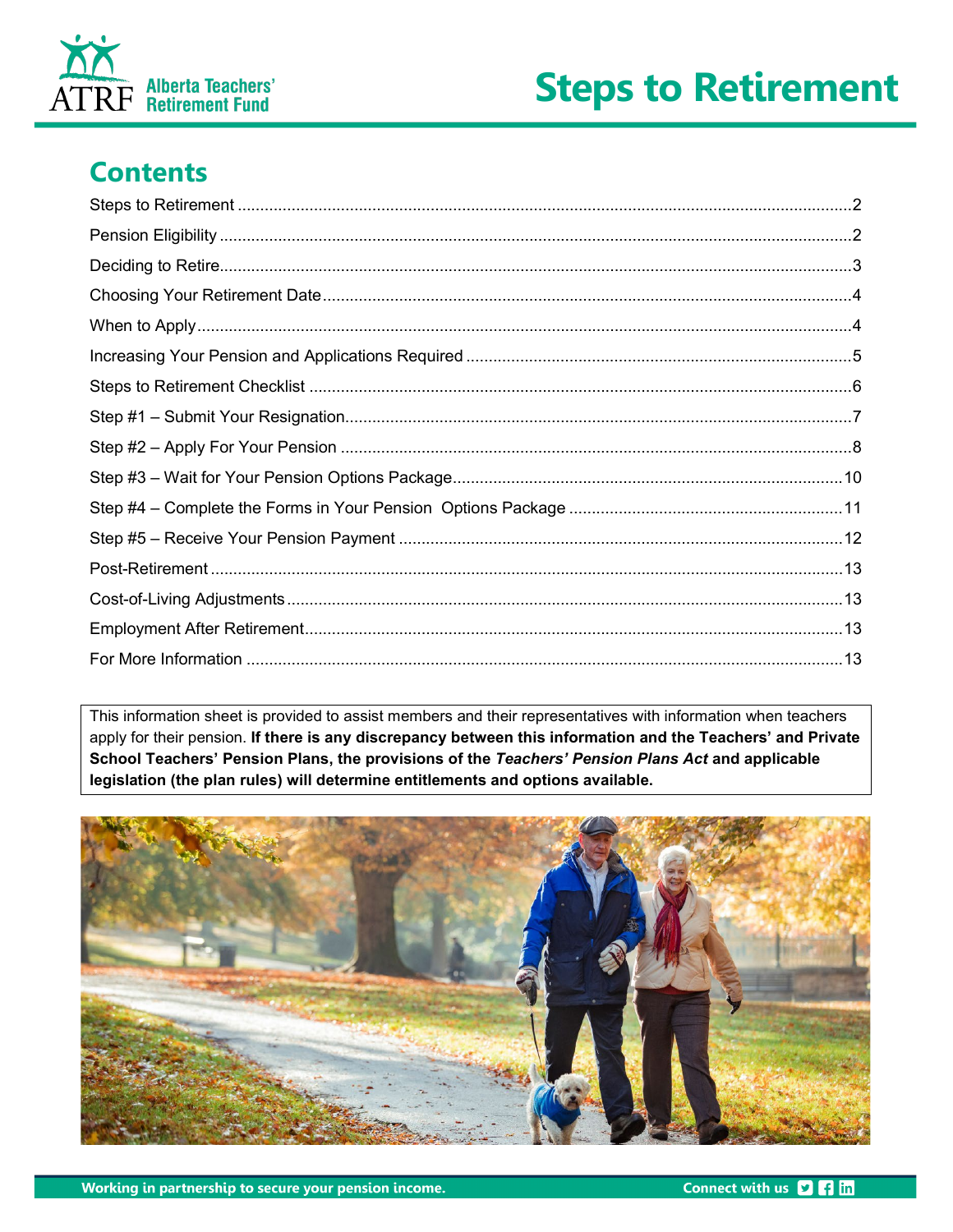

## <span id="page-1-0"></span>**Steps to Retirement**

This Steps to Retirement information sheet is to guide you through the process of beginning your pension, from submitting your resignation to your employer through to receiving your first pension payment. It includes information on:

- applying for your pension and required forms,
- what to do while you are waiting for your Pension Options Package, and
- the final forms you will complete and return to the Alberta Teachers' Retirement Fund (ATRF) to start receiving your payments.

## <span id="page-1-1"></span>**Pension Eligibility**

### **Pensionable Service to be Eligible for Pension**

You are eligible for a pension when you have:

- five years of pensionable service after August 31, 1992,
- five years of pensionable service that include any amount of Pensionable Service in each of the 1991–92 and 1992–93 school years, or
- ten years of pensionable service.

### **Start of Pension**

Pensions are payable from the later of the first of the month following:

- your 55th birthday,
- the termination of your last teaching contract,
- the last accrual of pensionable service with ATRF, or
- the date when your last substitute service was purchased.

### **Determine Your Eligibility**

To determine if you have enough pensionable service to be eligible for pension, review your Plan Member Statement on My*Pension*.

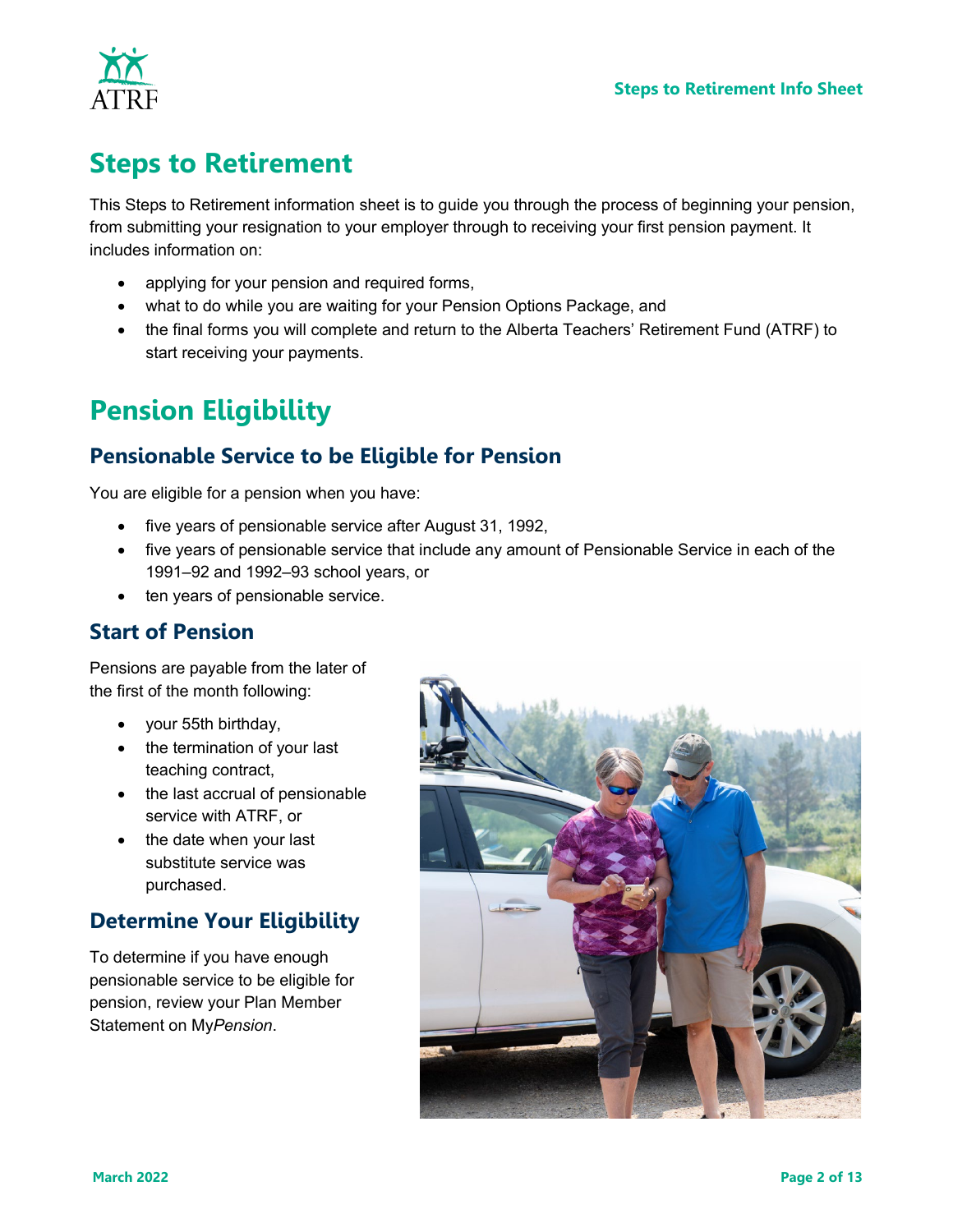

# <span id="page-2-0"></span>**Deciding to Retire**

Your decision to retire is a personal decision that only you can make. Many factors will influence your decision to retire.

### **Age**

- Alberta does not have a mandatory retirement age.
- You can contribute to the plans up until December 31 of the year in which you turn age 71. You can continue teaching beyond age 71, but your pension must begin on January 1 of the year following your 71st birthday even if you do not resign or terminate your teaching contract.
- The earliest you can receive a pension is the first of the month following your 55th birthday. To be eligible to receive a pension, you must have terminated your teaching contract.

### **Income Needs**

- Anticipate your retirement expenses and your ability to meet those needs.
- Develop a retirement plan to use your retirement savings plans and other investments for retirement income.
- Consider your eligibility for Canada Pension Plan and Old Age Security benefits.

### **Retirement/Transition Incentives**

- If an Early Retirement Incentive Plan (ERIP) is offered by your employer, you should estimate your pension with a start date that will qualify for the ERIP and estimate your pension at the date you would have retired if the ERIP had not been offered.
- Decide if you prefer an earlier, lower monthly pension with the ERIP compared to a later, higher monthly pension without the ERIP.

### **Working Part-time**

- Working part-time does not impact your five-year average pensionable salary, but you will earn less pensionable service.
- If you contribute to the plans under a part-time contract, your salary will be annualized to the fulltime equivalent salary to calculate your highest five-year average pensionable salary.

### **Other Considerations**

- Health
- Job satisfaction
- Future plans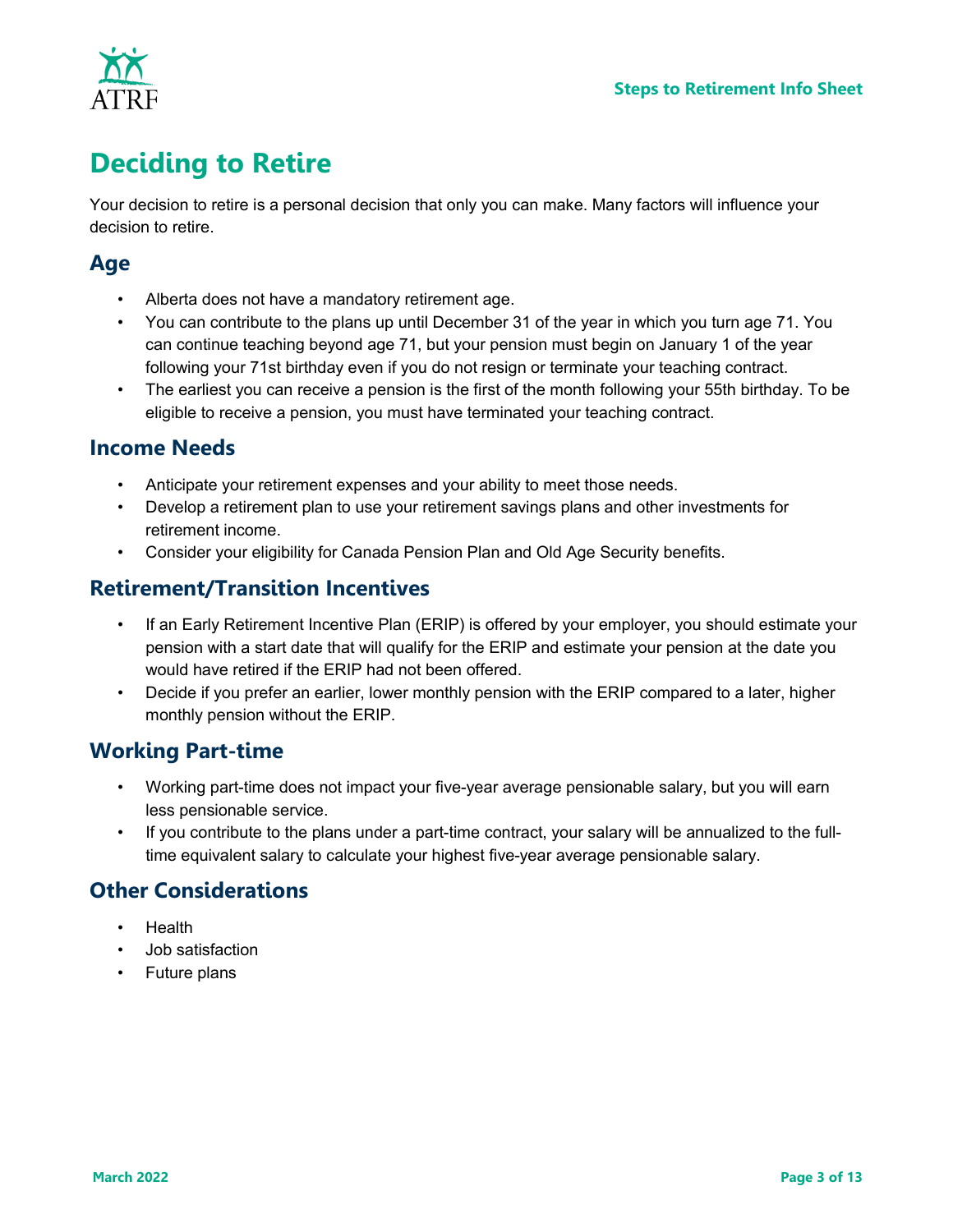

# <span id="page-3-0"></span>**Choosing Your Retirement Date**

### **Resignation/Termination Date**

Pensions are effective from the first of the month following your termination date, regardless of which day of the month you resign/terminate your contract.

- The effective date of your resignation at the end of a school year is usually June 30 rather than August 31.
- If you resign June 30, your pension starts July 1.
- Pensionable service will be credited to August 31, and your salary will be paid to August 31.
- You still receive your regular July and August salary, but you also receive your pension for July and August.

If you are a 12-month (e.g. Central Office) employee, the following applies:

- The effective date of your resignation at the end of a school year is usually August 31 rather than June 30.
- If you resign August 31, your pension starts September 1.
- Pensionable service will be credited to August 31, and your salary will be paid to August 31.
- If you resign before August 31, you will not be credited with a full year of service.

# <span id="page-3-1"></span>**When to Apply**

You are eligible to apply only if you are no longer under contract, your contract will soon terminate, or you will be teaching under contract on December 31 of the year in which you turn age 71.

You can apply for your pension no more than 120 days (four months) before the date you would like to start your pension (pension commencement date).

Your pension cannot be calculated more than 90 days before your pension commencement date in accordance with the plan rules.

If you do not apply for your pension when you meet the eligibility requirements, once you do apply to receive your pension, your pension will be paid effective your most recent pension effective date.

### **Cancelling Your Pension Application**

You may cancel your pension application at any time prior to your first pension payment.

If you cancel your application, you must reapply when you are eligible by completing a new application form and status declaration at that later date.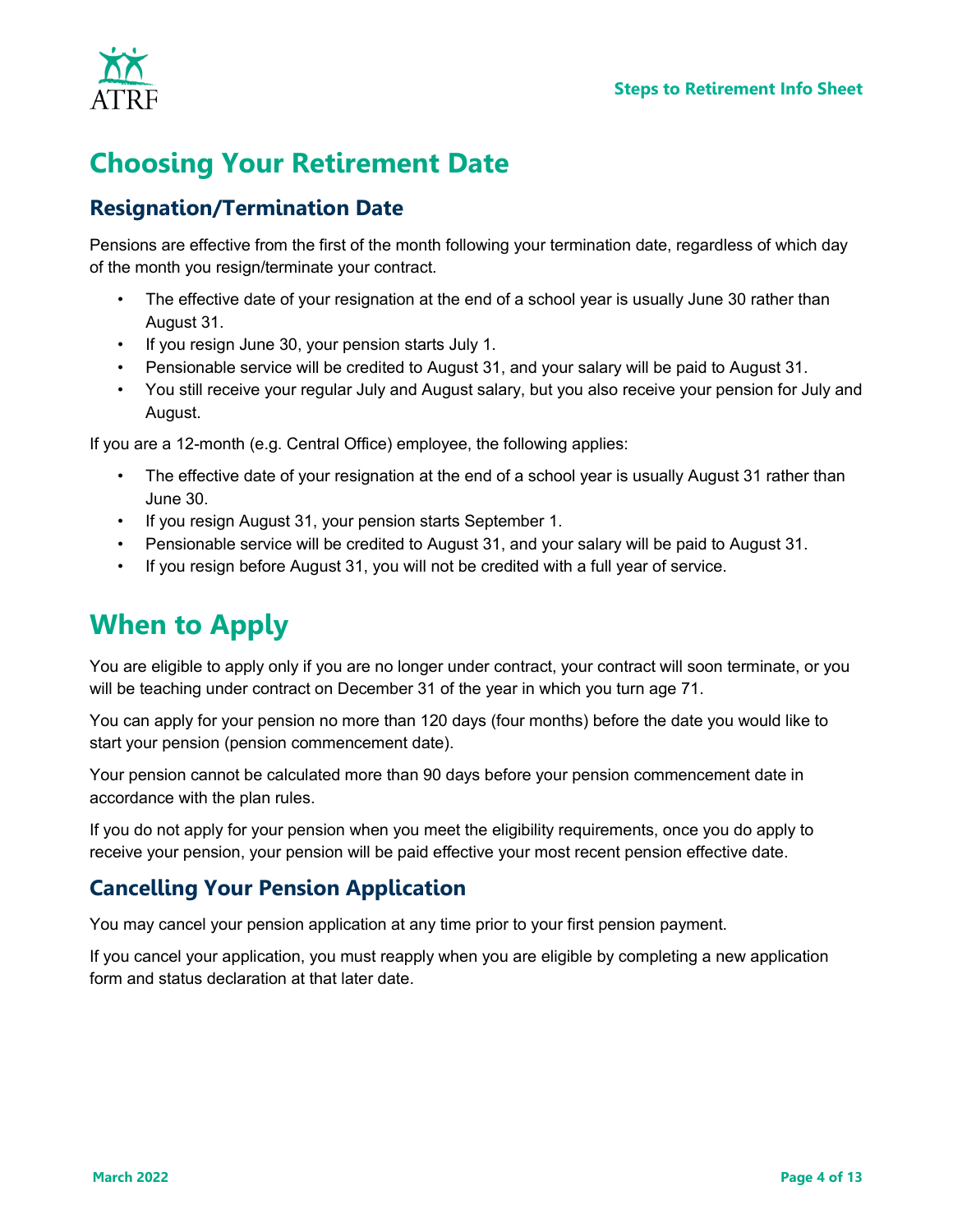

# <span id="page-4-0"></span>**Increasing Your Pension and Applications Required**

Most applications to purchase and transfer service must be completed before you resign from your contract and before December 31 of the year your turn age 71. Contact ATRF or visit our website for more information or the required application forms.

### **Service Purchase Application**

Applications to purchase substitute service that was provided in Alberta since May 1, 1971 can be made before your contract has terminated or when you apply for pension.

Applications to purchase the following types of pensionable service must be received before your contract has terminated:

- Employer-approved leaves
- Previously refunded service
- Reciprocal transfer shortage
- A period of disability that occurred before September 1, 1992
- Past private school service

### **Service Transfer Application**

Applications to transfer service under the following reciprocal transfer agreements must be received before your contract has terminated:

- Teachers' Pension Plan Authorities in all Canadian Provinces
- Alberta Public Sector Pension Plans
- Government of Canada Public Service Pension Plan

Applications to transfer service under the 1974 BC Reciprocal Transfer Agreement are permitted only when you apply for pension.

To apply, fill out the applicable Reciprocal Transfer Agreement Form.

### **Disability Accrual**

If you experienced a period of disability after September 1, 1992, you may apply to accrue this period as pensionable service before your contract terminates or when you apply for pension.

To apply, fill out the Disability – Accruing Pensionable Service Application.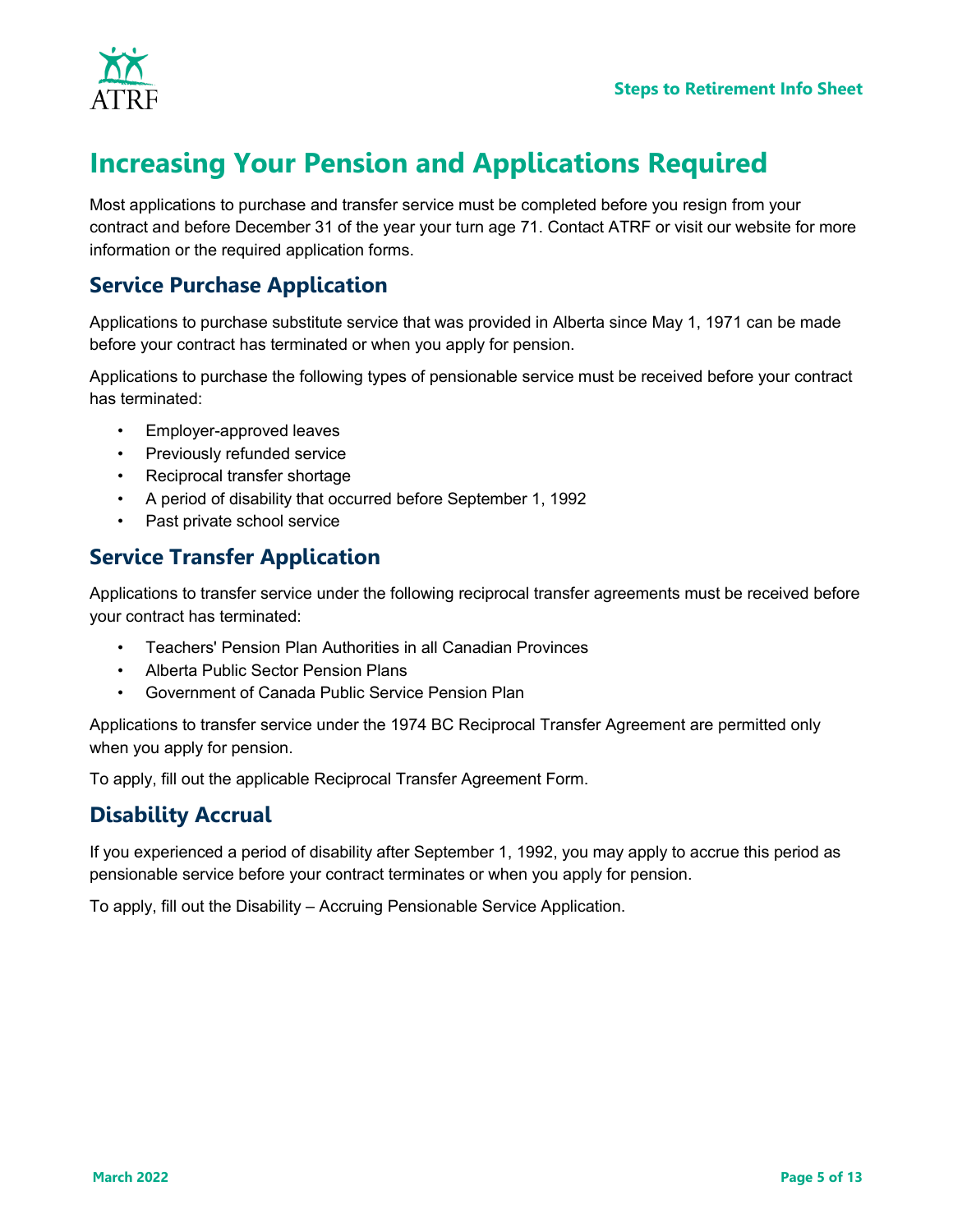

# <span id="page-5-0"></span>**Steps to Retirement Checklist**

#### **Step 1: Submit Your Resignation**

- $\Box$  Provide a letter of resignation/retirement to my employer
- $\Box$  Apply for extended health benefits with employer or other health benefit provider

#### **Step 2: Apply for Your Pension**

- Complete and return the Pension Application to ATRF or submit online using My*Pension*
- Complete and return the Spousal/Pension Partner Status Declaration to ATRF
- $\Box$  Provide a copy of acceptable proof of age document to ATRF
- $\Box$  Provide a copy of acceptable proof of my pension partner's age document to ATRF
- $\Box$  Provide a copy of my marriage certificate to ATRF (if applicable)

#### **Step 3: Wait for Your Pension Options Package**

- $\Box$  Received acknowledgement that ATRF received my application
- □ Reviewed the pension options on our website in the Planning Your Retirement section.

#### **Step 4: Complete Forms in Your Pension Options Package and Return them to ATRF**

- □ Pension Election to ATRF
- □ Federal Personal Tax Credits Return to ATRF
- □ Provincial Personal Tax Credits Return to ATRF
- $\Box$  Notification of Banking Information to ATRF

#### **Step 5: Receive Your Pension Payment**

- Complete and return Retired Member Questionnaire to ATRF
- $\Box$  Confirm pension payment was deposited with my financial institution

You will receive a Pension Acknowledgement Package. This will inform you when to expect your first payment, as well as confirm your direct deposit information.

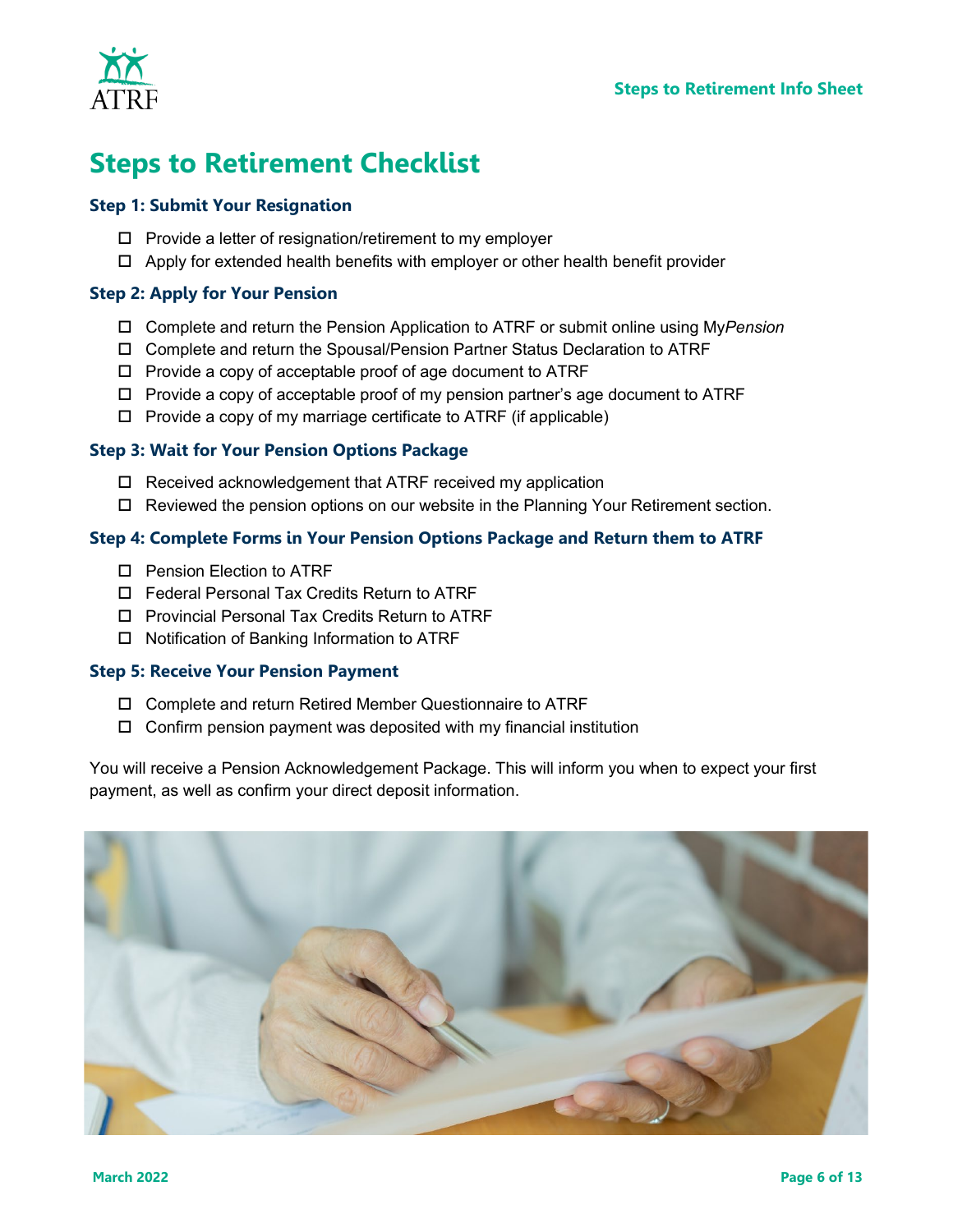

# <span id="page-6-0"></span>**Step #1 – Submit Your Resignation**

### **Resign**

Before you apply for your pension, you must resign from your teaching contract. If you are not currently under contract, go to Step #2.

### **30 Days' Notice**

The *Education Act* requires you to give your employer at least 30 days written notice of your intention to resign. If you cannot give 30 days' notice, you should contact the Alberta Teachers' Association (ATA) before you submit your letter and before you discuss your resignation with your employer.

Note that the terms resign/retire/terminate can be used interchangeably. If you have questions about the timing or wording of your letter, contact your employer's Human Resources personnel or the Alberta Teachers' Association Teacher Welfare Department.

Teachers not covered by the *Education Act* should check their contract or consult their employer for the required resignation procedure.

### **Health Benefits Package**

To continue with your current extended health benefit coverage during retirement, contact your employer's Human Resources personnel or current health benefits provider about options, cost, and deadlines.

Coverage is also available from the following:

- Alberta Retired Teachers' Association (ARTA)
- Alberta Blue Cross
- Other private health benefit providers

### **Receiving Extended Disability Benefits**

You cannot receive your pension and extended disability benefits through your employer's disability program at the same time. To start receiving your pension, you must:

- submit a formal letter of resignation to your employer, and
- notify the insurance company that you are retiring and obtain a letter confirming the start date of your extended disability benefits and the date your benefits will terminate.

If you are uncertain that the decision to terminate your disability benefits is the right one, contact the Teacher Welfare Department of the ATA for information or advice before you submit your formal resignation to your employer.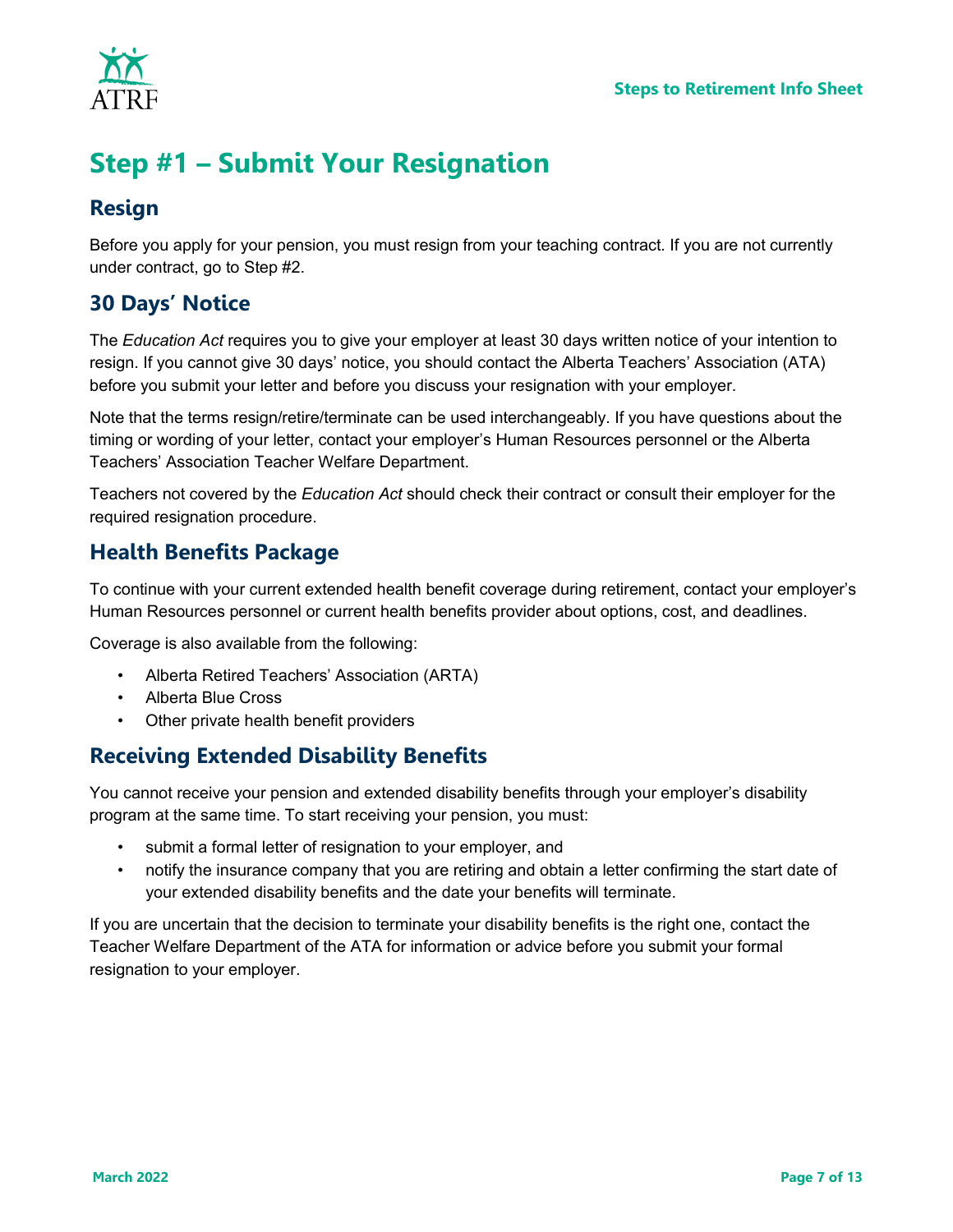

# <span id="page-7-0"></span>**Step #2 – Apply For Your Pension**

### **How to Apply**

Receiving your pension is not automatic – you must apply to start the pension process:

- apply online using My*Pension*, or
- complete and return the Pension Application found on our website to ATRF via regular mail, fax, or email (to [member@atrf.com\)](mailto:member@atrf.com).

## **Spousal/Pension Partner Status Declaration**

All applicants must complete and return a Spousal/Pension Partner Status Declaration to ATRF.

### **Necessary Documents**

You must provide ATRF with:

- acceptable proof of your age to determine your eligibility for pension,
- if you have a pension partner, your spouse/pension partner's age will be required to calculate the survivor pension options, and
- a copy of your marriage certificate, if applicable.

If you have already provided the above documents to ATRF, it is not necessary to provide them again with your application.

### **Additional Applications**

Complete and return the following applications to ATRF, if applicable:

- Service Purchase Application
- Disability Service Accrual Application
- Reciprocal Transfer Agreement Application

### **Potential Pension Processing Delays**

Processing your pension could take longer if you:

- are purchasing service,
- are transferring service from another pension plan, or
- have a Family Property Order that divides your pension with a former spouse or pension partner.

# **Help us help the environment!**

**You can quickly and easily opt for paperless statements and email communication from ATRF. Visit [www.atrf.com](http://www.atrf.com/) and register for My***Pension***, or log in to your existing account, and in the member menu choose the email list preferences option.**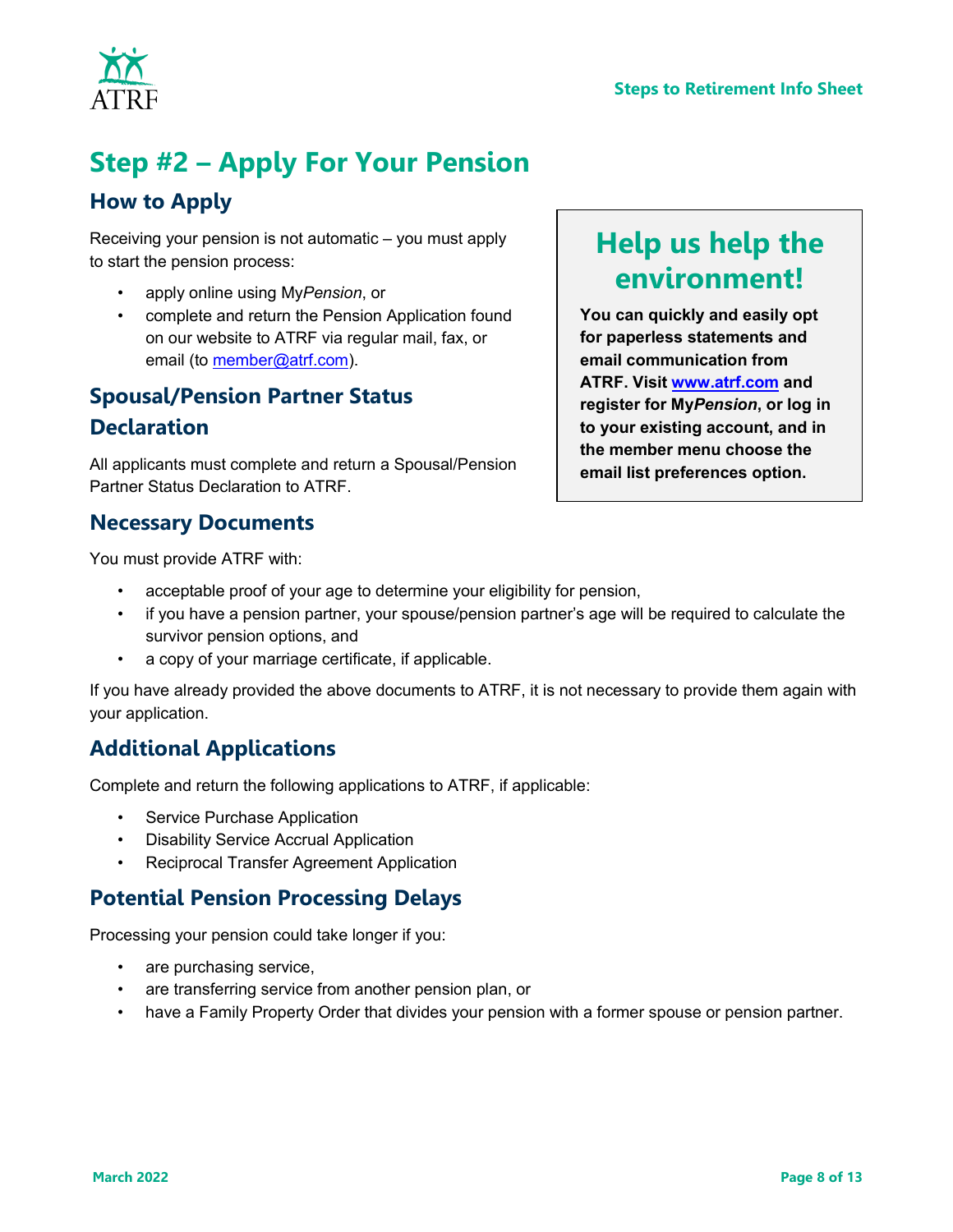



### **Acceptable Proof of Age**

If your name on the documents used to verify your date of birth is different than the name ATRF has on file, documents substantiating the name change, such as a marriage certificate, will be required.

ATRF will accept photocopies of the following documents:

- Birth certificate
- Adoption papers
- Canadian registration of birth
- Canadian passport (valid or expired)
- Canadian citizenship papers
- Certificate of Indian Status (status card)
- Driver's license issued by a Canadian province or territory
- Alberta identification card

If you do not have one of the documents listed above, ATRF will accept a copy of any two of the following documents:

- Marriage records
- School records
- Military records
- Foreign passport (valid or expired)
- Age of Majority card
- Statutory Declaration
- Baptismal papers
- Canadian immigration papers
- Foreign driver's license
- Health care card issued by a Canadian province or territory

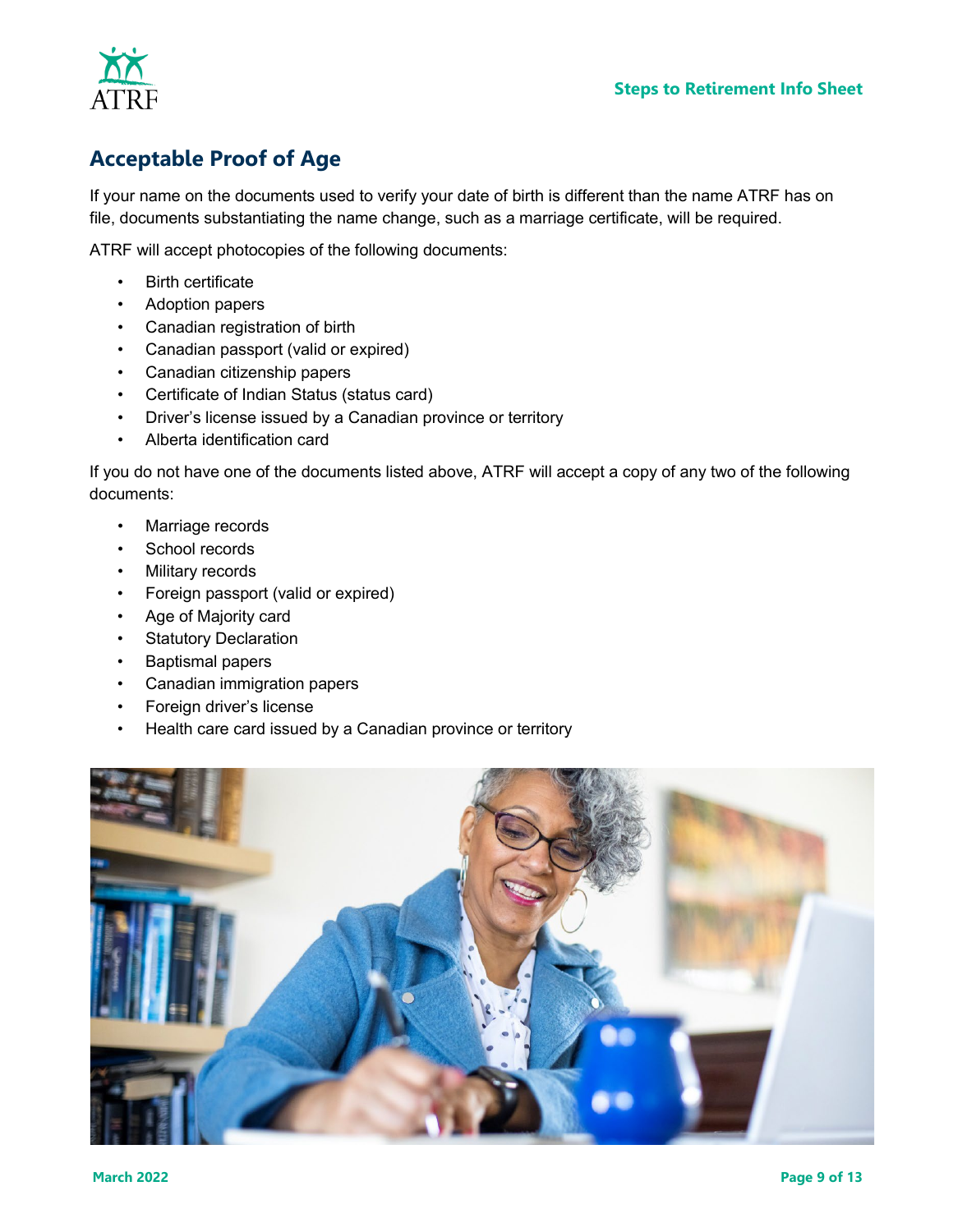

# <span id="page-9-0"></span>**Step #3 – Wait for Your Pension Options Package**

### **ATRF Reviews Your Application**

Although you may have discussed the pension options or completed an application form with a Pension Counsellor, you still need to wait for your Pension Options Package from ATRF.

Once your forms have been received, ATRF will:

- contact your employer to confirm your termination date and obtain any unreported service/salary details, and
- calculate your actual pension after all information has been received.

Your pension application is just part of the process. Until you select a pension option in Step 4, ATRF cannot start your pension payments.

### **Waiting for Your Pension Package**

Elapsed time from the date we receive your application until you receive your first pension payment is normally three months.

Most teachers retire at the end of June, so between March and July, employers and ATRF staff are very busy. Applications are processed in the order received, so we encourage you to submit your application as early as possible but no more than 120 days before your pension commencement date.

You may wish to use this time to think about the pension option that you will select.

Once your pension has been calculated, you will receive your Pension Options Package in your Secure Message Centre if you applied in My*Pension* or by mail.

Your Pension Options Package will include additional forms that you must complete and return to ATRF to begin receiving your pension.

### **Pension Options**

Visit our website for more information about the options available to you to help you select the one that is most appropriate for you. Consider your own retirement situation and income needs to identify which option will best meet your needs.

If you do not choose a pension option within 60 days after the pension package has been sent to you, you will receive one of the following default pension options:

- Single Life, Five-Year Guarantee, if you do not have a pension partner, or
- Joint 100/60, Five-Year Guarantee, if you have a pension partner.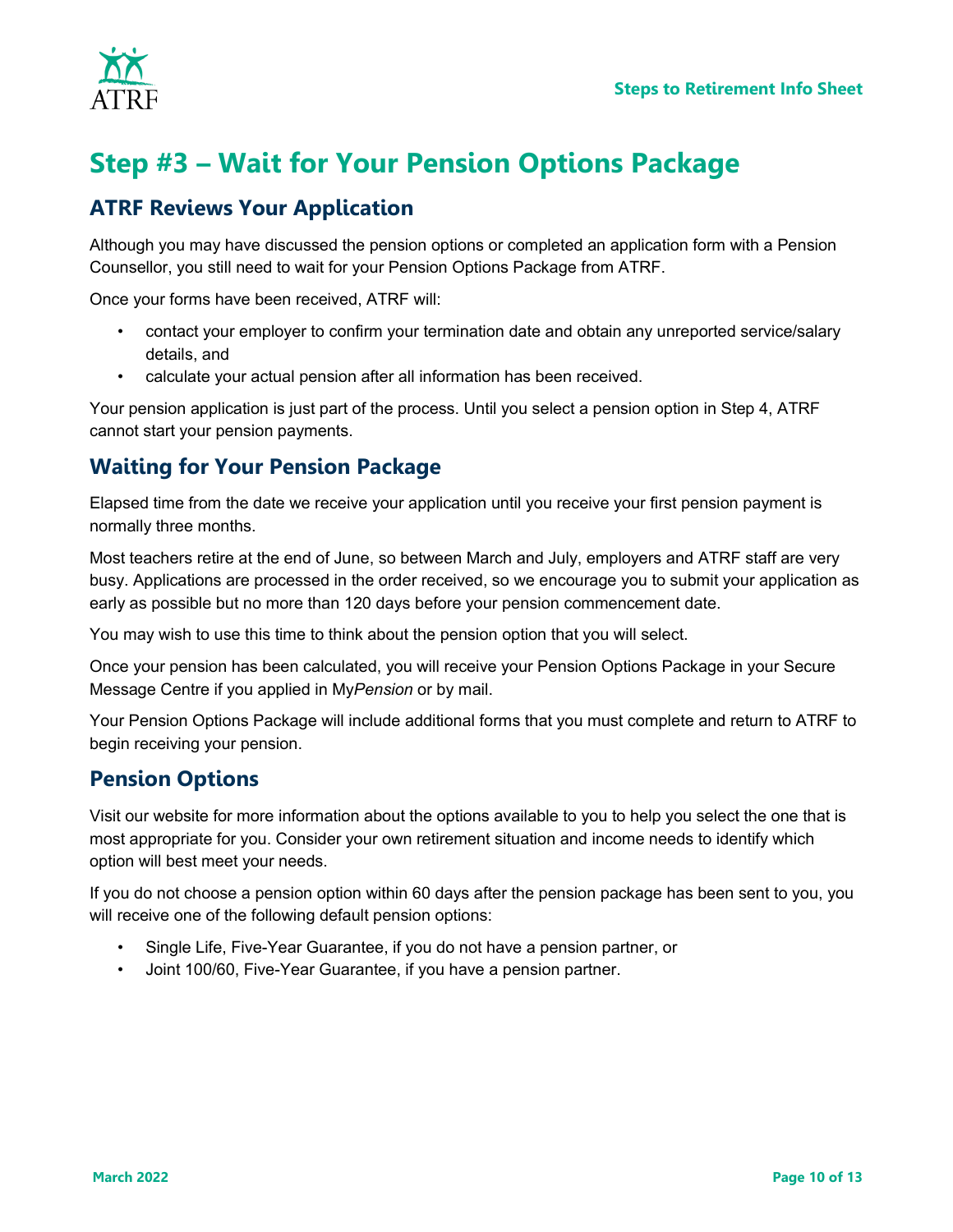

## <span id="page-10-0"></span>**Step #4 – Complete the Forms in Your Pension Options Package**

### **Your Pension Options Package**

Your Pension Options Package will contain forms to complete and return along with the following items:

- Pension Option Choices Statement
- Contribution and Service Statement

### **Complete and Return Forms**

You must complete and return the following forms from your Pension Option Package to ATRF:

- Pension Election Form indicate your pension option
- Notification of Banking Information your pension will be paid by direct deposit
- Federal and Provincial Personal Tax Credits Return Forms income tax will be deducted at source
- Statutory Declaration (if applicable)
- Pension Partner's Waiver of Pension at Pension Commencement *completed by your spouse/pension partner only if they waive their right to a survivor's pension, allowing you to select a Single Life Option.*

Note: If you submit your application in My*Pension*, your Pension Options Package will be posted for you to retrieve in your Secure Message Centre – you will not have to wait on the mail.

### **Choosing Your Pension Option**

Many plan members find it difficult to choose their pension option. There is not one pension option that is suitable for everyone, so your choice of pension option should reflect your personal situation. When thinking about your option, decide the level of protection you want for your pension partner, or consider the length of time that you want your pension guaranteed for your beneficiary.

Visit the Pension Options page on our website to help you select the option that is most appropriate for you.

Speak to an ATRF pension counsellor if you have any questions about the pension options, or if you need help completing any of the forms.

### **Check Before You Return…**

Return your completed forms to ATRF (not your employer). Double check that:

- forms are signed and witnessed,
- you have attached a void cheque, and
- you have completed and signed both Personal Tax Credit forms.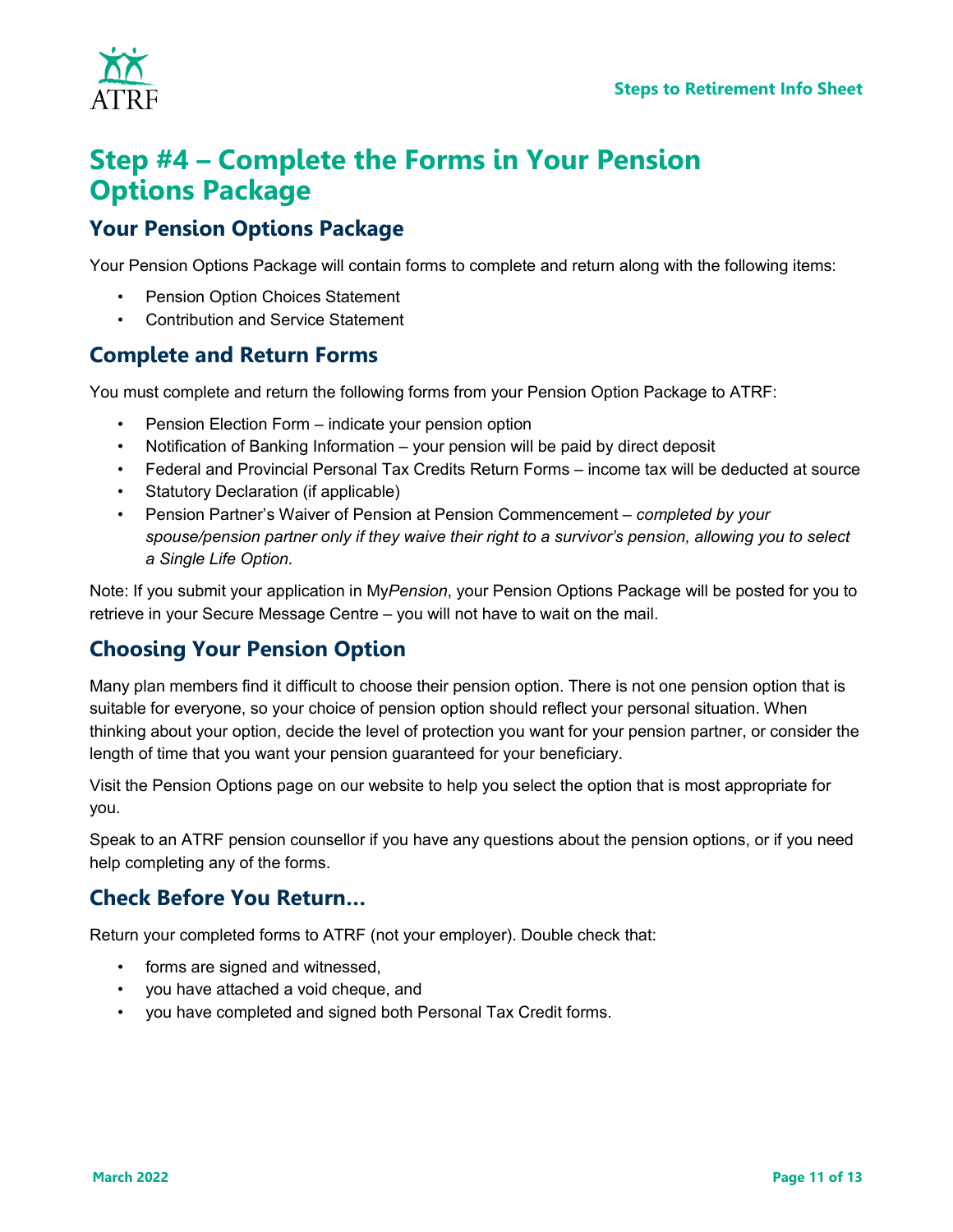

# <span id="page-11-0"></span>**Step #5 – Receive Your Pension Payment**

### **Receipt of Documents**

ATRF will send you an 'Acknowledgement of Receipt of Document' once we have received all the required documents to process your pension election.

### **Pension Acknowledgement Package**

Once your pension is finalized, ATRF's Finance Department will send you a Pension Acknowledgement Package which will include:

- Acknowledgement letter confirms your gross monthly pension and the amount of income tax that will be deducted
- My*Pension* letter outlines services retired members can access online
- Retired Member Questionnaire requests feedback about the services we provided during the retirement process

### **Initial Payment**

The Pension Acknowledgement Package will inform you when to expect your first payment, as well as confirm your direct deposit information.

### **Deposit Dates**

Your pension will be deposited electronically to your account on the third last banking day of each month, except December, when pensions are deposited on the second-last ATRF business day before Christmas.

Retroactive payments are deposited on the next weekly deposit scheduled.

You will not receive monthly statements of your deposit; however, ATRF will notify you when your monthly amount changes as a result of tax changes and cost-of-living adjustments.

### **Future Mailings**

Each January you will receive a Pension Information Statement. This statement shows changes due to cost-of-living adjustments and income tax deductions. Your T4A slip will be mailed to you by the end of February. If you are registered for My*Pension* online services, you can view and print your slip as soon as it's available.

### **Your ATRF ID Number**

The ATRF ID Number that you used while you were a teacher remains the same once you become a Retired Member. Please quote this number when you contact ATRF in the future. You can find your ID number in the options package.